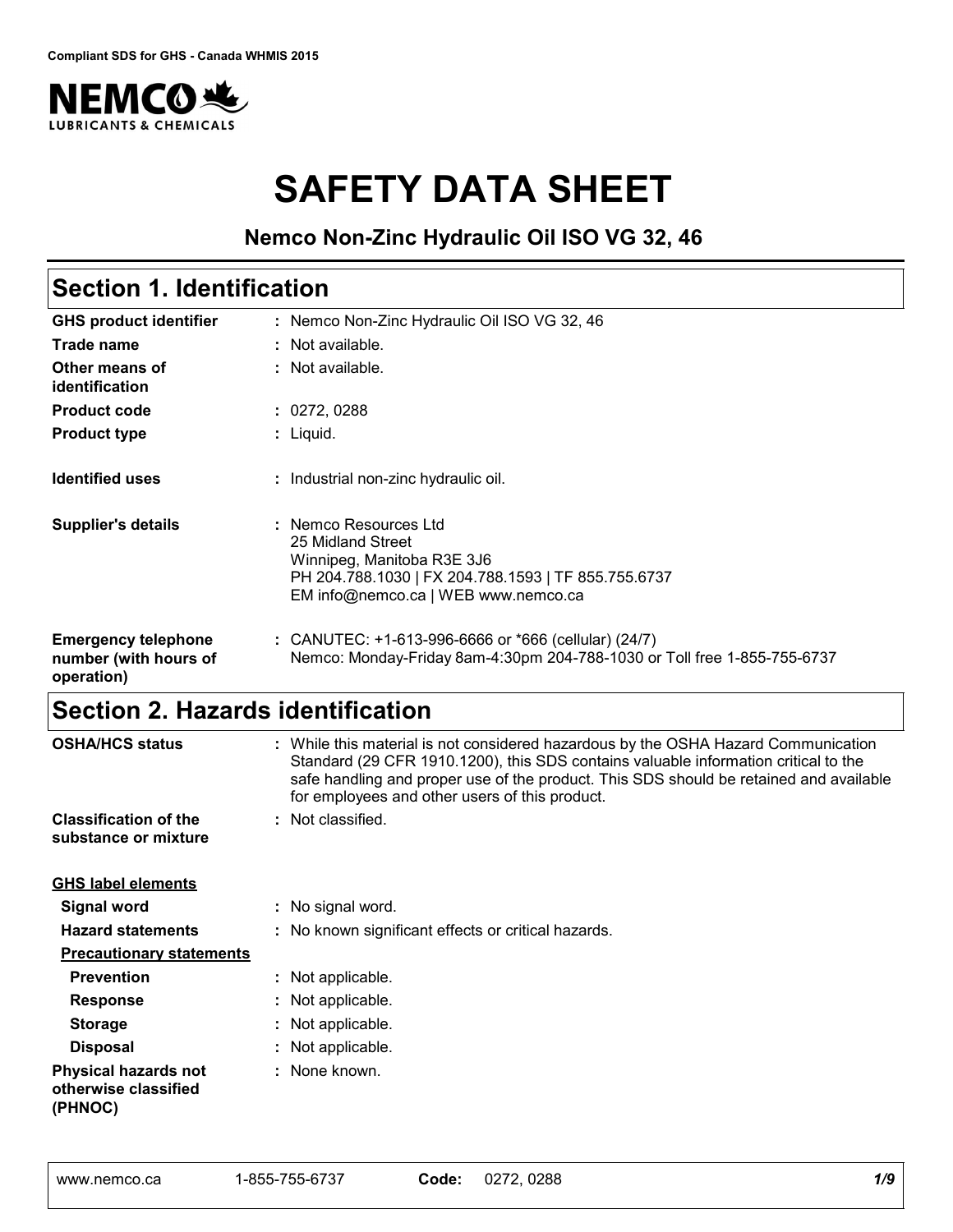

## **Section 2. Hazards identification**

| <b>Health hazards not</b> |  |
|---------------------------|--|
| otherwise classified      |  |
| (HHNOC)                   |  |

**:** None known.

## **Section 3. Composition/information on ingredients**

| Substance/mixture | : Mixture        |
|-------------------|------------------|
| Other means of    | : Not available. |
| identification    |                  |

#### **CAS number/other identifiers**

| <b>CAS</b> number   | : Not applicable. |
|---------------------|-------------------|
| <b>Product code</b> | : 0272,0288       |

| Ingredient name                                        | $\frac{9}{6}$    | <b>CAS number</b> |
|--------------------------------------------------------|------------------|-------------------|
| Distillates (petroleum), hydrotreated heavy paraffinic | I≥75 - <90       | 64742-54-7        |
| 2,6-di-tert-Butylphenol                                | ≥0.1<br>' - <0.2 | 128-39-2          |

#### **Any concentration shown as a range is to protect confidentiality or is due to batch variation.**

**There are no additional ingredients present which, within the current knowledge of the supplier and in the concentrations applicable, are classified as hazardous to health or the environment and hence require reporting in this section.**

**Occupational exposure limits, if available, are listed in Section 8.**

## **Section 4. First aid measures**

#### **Description of necessary first aid measures**

| Eye contact         | : Immediately flush eyes with plenty of water, occasionally lifting the upper and lower<br>eyelids. Check for and remove any contact lenses. Get medical attention if irritation<br>occurs.                                                                    |
|---------------------|----------------------------------------------------------------------------------------------------------------------------------------------------------------------------------------------------------------------------------------------------------------|
| <b>Inhalation</b>   | : Remove victim to fresh air and keep at rest in a position comfortable for breathing. Get<br>medical attention if symptoms occur.                                                                                                                             |
| <b>Skin contact</b> | : Flush contaminated skin with plenty of water. Get medical attention if symptoms occur.                                                                                                                                                                       |
| Ingestion           | : Wash out mouth with water. If material has been swallowed and the exposed person is<br>conscious, give small quantities of water to drink. Do not induce vomiting unless<br>directed to do so by medical personnel. Get medical attention if symptoms occur. |

#### **Most important symptoms/effects, acute and delayed**

| <b>Potential acute health effects</b> |                                                     |
|---------------------------------------|-----------------------------------------------------|
| Eye contact                           | : No known significant effects or critical hazards. |
| <b>Inhalation</b>                     | : No known significant effects or critical hazards. |
| <b>Skin contact</b>                   | : No known significant effects or critical hazards. |
| Ingestion                             | : No known significant effects or critical hazards. |
| Over-exposure signs/symptoms          |                                                     |
| Eye contact                           | : No known significant effects or critical hazards. |
| <b>Inhalation</b>                     | : No known significant effects or critical hazards. |
| <b>Skin contact</b>                   | : No known significant effects or critical hazards. |
| Ingestion                             | : No known significant effects or critical hazards. |
|                                       |                                                     |

#### **Indication of immediate medical attention and special treatment needed, if necessary**

| Notes to physician | : Treat symptomatically. Contact poison treatment specialist immediately if large<br>quantities have been ingested or inhaled. |
|--------------------|--------------------------------------------------------------------------------------------------------------------------------|
|                    |                                                                                                                                |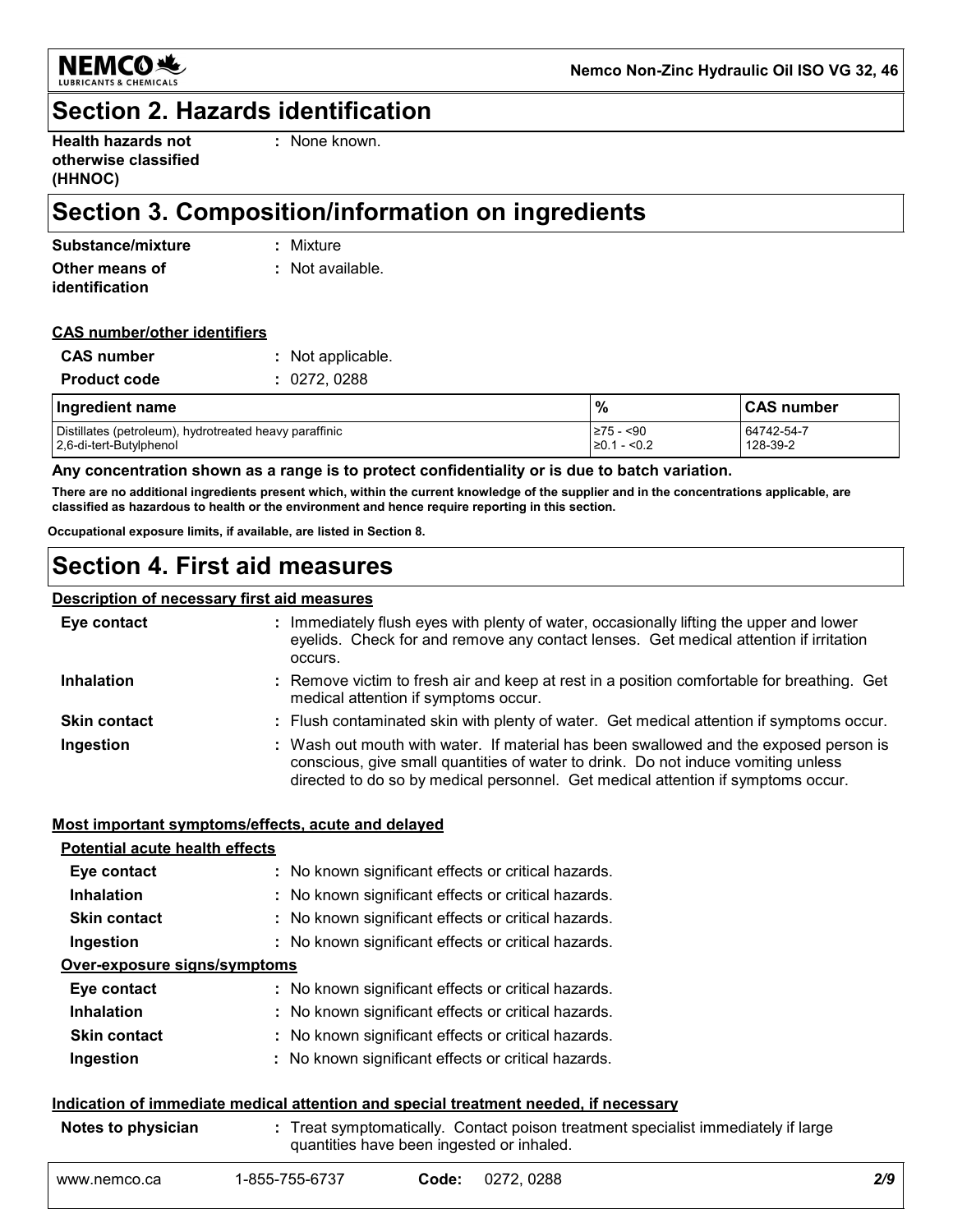

**Nemco Non-Zinc Hydraulic Oil ISO VG 32, 46**

### **Section 4. First aid measures**

- **Specific treatments :** No specific treatment.
- **Protection of first-aiders :** No special protection is required.

**See toxicological information (Section 11)**

## **Section 5. Fire-fighting measures**

| <b>Extinguishing media</b>                               |                                                                                                                                                                          |
|----------------------------------------------------------|--------------------------------------------------------------------------------------------------------------------------------------------------------------------------|
| Suitable extinguishing<br>media                          | : Use an extinguishing agent suitable for the surrounding fire.                                                                                                          |
| Unsuitable extinguishing<br>media                        | : None known.                                                                                                                                                            |
| Specific hazards arising<br>from the chemical            | : No specific fire or explosion hazard.                                                                                                                                  |
| <b>Hazardous thermal</b><br>decomposition products       | : No specific data.                                                                                                                                                      |
| <b>Special protective actions</b><br>for fire-fighters   | : No special measures are required.                                                                                                                                      |
| <b>Special protective</b><br>equipment for fire-fighters | : Fire-fighters should wear appropriate protective equipment and self-contained breathing<br>apparatus (SCBA) with a full face-piece operated in positive pressure mode. |

## **Section 6. Accidental release measures**

| <b>Personal precautions, protective equipment and emergency procedures</b> |  |                                                                                                                                                                                                                                 |  |  |  |  |  |
|----------------------------------------------------------------------------|--|---------------------------------------------------------------------------------------------------------------------------------------------------------------------------------------------------------------------------------|--|--|--|--|--|
| For non-emergency<br>personnel                                             |  | : Put on appropriate personal protective equipment.                                                                                                                                                                             |  |  |  |  |  |
| For emergency responders                                                   |  | : If specialized clothing is required to deal with the spillage, take note of any information in<br>Section 8 on suitable and unsuitable materials. See also the information in "For non-<br>emergency personnel".              |  |  |  |  |  |
| <b>Environmental precautions</b>                                           |  | : Avoid dispersal of spilled material and runoff and contact with soil, waterways, drains<br>and sewers. Inform the relevant authorities if the product has caused environmental<br>pollution (sewers, waterways, soil or air). |  |  |  |  |  |

#### **Methods and materials for containment and cleaning up**

**Spill** Stop leak if without risk. Move containers from spill area. Prevent entry into sewers, **:** water courses, basements or confined areas. Wash spillages into an effluent treatment plant or proceed as follows. Contain and collect spillage with non-combustible, absorbent material e.g. sand, earth, vermiculite or diatomaceous earth and place in container for disposal according to local regulations (see Section 13). Dispose of via a licensed waste disposal contractor. Note: see Section 1 for emergency contact information and Section 13 for waste disposal.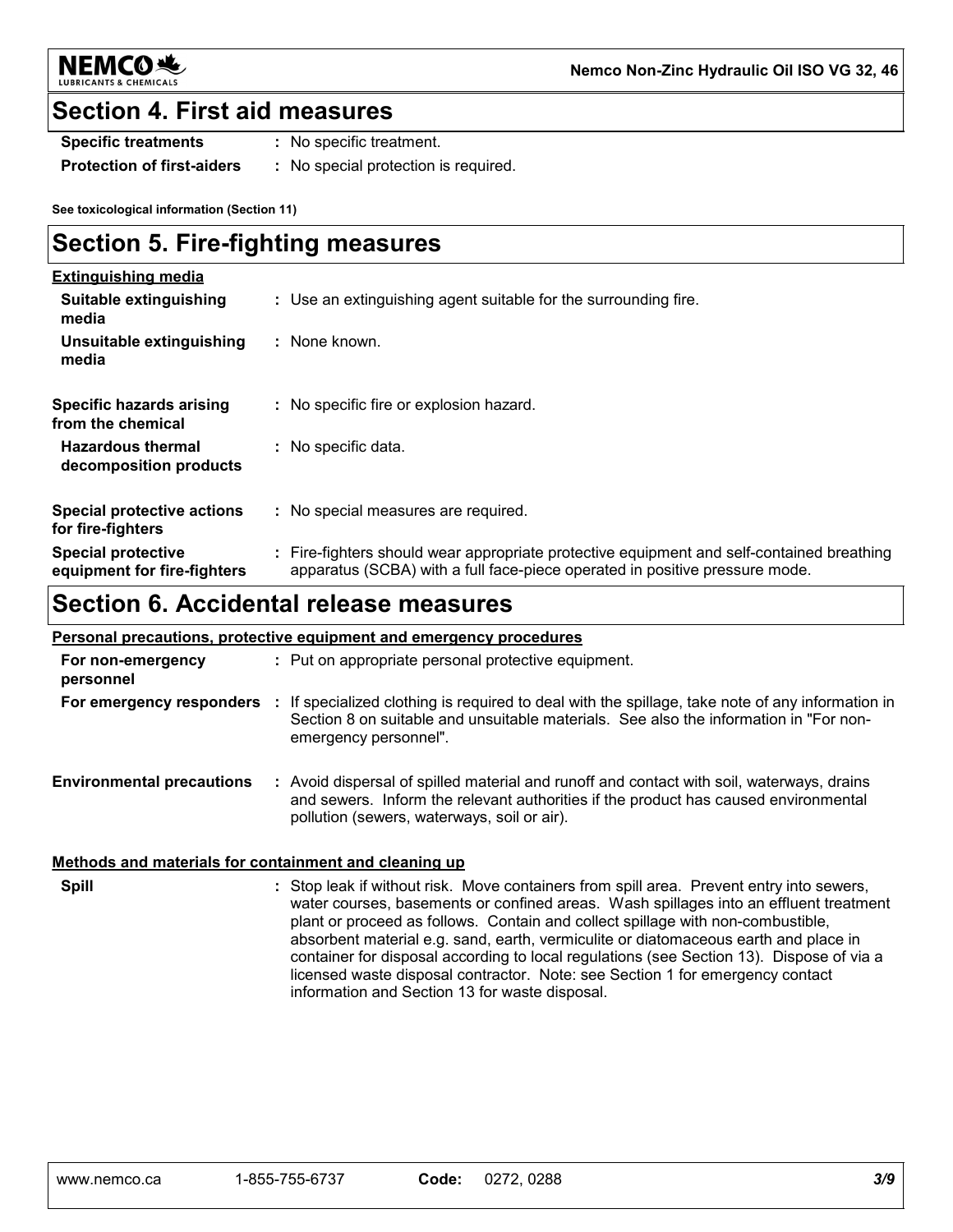

## **Section 7. Handling and storage**

### **Precautions for safe handling**

| <b>Protective measures</b>                                                |    | : Put on appropriate personal protective equipment (see Section 8).                                                                                                                                                                                                                                                                                                                                                                                                                                         |
|---------------------------------------------------------------------------|----|-------------------------------------------------------------------------------------------------------------------------------------------------------------------------------------------------------------------------------------------------------------------------------------------------------------------------------------------------------------------------------------------------------------------------------------------------------------------------------------------------------------|
| Advice on general<br>occupational hygiene                                 |    | Eating, drinking and smoking should be prohibited in areas where this material is<br>handled, stored and processed. Workers should wash hands and face before eating,<br>drinking and smoking. See also Section 8 for additional information on hygiene<br>measures.                                                                                                                                                                                                                                        |
| Conditions for safe storage,<br>including any<br><i>incompatibilities</i> | ÷. | Store in accordance with local regulations. Store in original container protected from<br>direct sunlight in a dry, cool and well-ventilated area, away from incompatible materials<br>(see Section 10) and food and drink. Keep container tightly closed and sealed until<br>ready for use. Containers that have been opened must be carefully resealed and kept<br>upright to prevent leakage. Do not store in unlabeled containers. Use appropriate<br>containment to avoid environmental contamination. |

## **Section 8. Exposure controls/personal protection**

#### **Control parameters**

| Occupational exposure limits                              |                                     |     | TWA (8 hours)           |  |     | STEL (15 mins)    |       |     | Ceiling           |       |                   |
|-----------------------------------------------------------|-------------------------------------|-----|-------------------------|--|-----|-------------------|-------|-----|-------------------|-------|-------------------|
| Ingredient                                                | List name                           | ppm | mg/m <sup>3</sup> Other |  | ppm | mq/m <sup>3</sup> | Other | ppm | mq/m <sup>3</sup> | Other | <b>Notations</b>  |
| Distillates (petroleum), hydrotreated<br>heavy paraffinic | US ACGIH 3/2015                     |     | 5                       |  |     |                   |       |     |                   |       | [a]               |
|                                                           | AB 4/2009<br>ON 7/2015<br>QC 1/2014 |     | 5<br>đ<br>.៦            |  |     | -10<br>10<br>10   |       |     |                   |       | [b]<br>[b]<br>[b] |

**Form:** [a]Inhalable fraction [b]Mist

| Appropriate engineering<br>controls       | : Good general ventilation should be sufficient to control worker exposure to airborne<br>contaminants.                                                                                                                                                       |
|-------------------------------------------|---------------------------------------------------------------------------------------------------------------------------------------------------------------------------------------------------------------------------------------------------------------|
| <b>Environmental exposure</b><br>controls | : Emissions from ventilation or work process equipment should be checked to ensure<br>they comply with the requirements of environmental protection legislation.                                                                                              |
| <b>Individual protection measures</b>     |                                                                                                                                                                                                                                                               |
| <b>Hygiene measures</b>                   | : Wash hands, forearms and face thoroughly after handling chemical products, before<br>eating, smoking and using the lavatory and at the end of the working period. Ensure<br>that eyewash stations and safety showers are close to the workstation location. |
| <b>Eye/face protection</b>                | : Safety eyewear complying with an approved standard should be used when a risk<br>assessment indicates this is necessary to avoid exposure to liquid splashes, mists,<br>gases or dusts.                                                                     |
| <b>Skin protection</b>                    |                                                                                                                                                                                                                                                               |
| <b>Hand protection</b>                    | : Chemical-resistant, impervious gloves complying with an approved standard should be<br>worn at all times when handling chemical products if a risk assessment indicates this is<br>necessary.                                                               |
| <b>Body protection</b>                    | : Personal protective equipment for the body should be selected based on the task being<br>performed and the risks involved and should be approved by a specialist before<br>handling this product.                                                           |
| Other skin protection                     | : Appropriate footwear and any additional skin protection measures should be selected<br>based on the task being performed and the risks involved and should be approved by a<br>specialist before handling this product.                                     |
| <b>Respiratory protection</b>             | : Not required under normal conditions of use.                                                                                                                                                                                                                |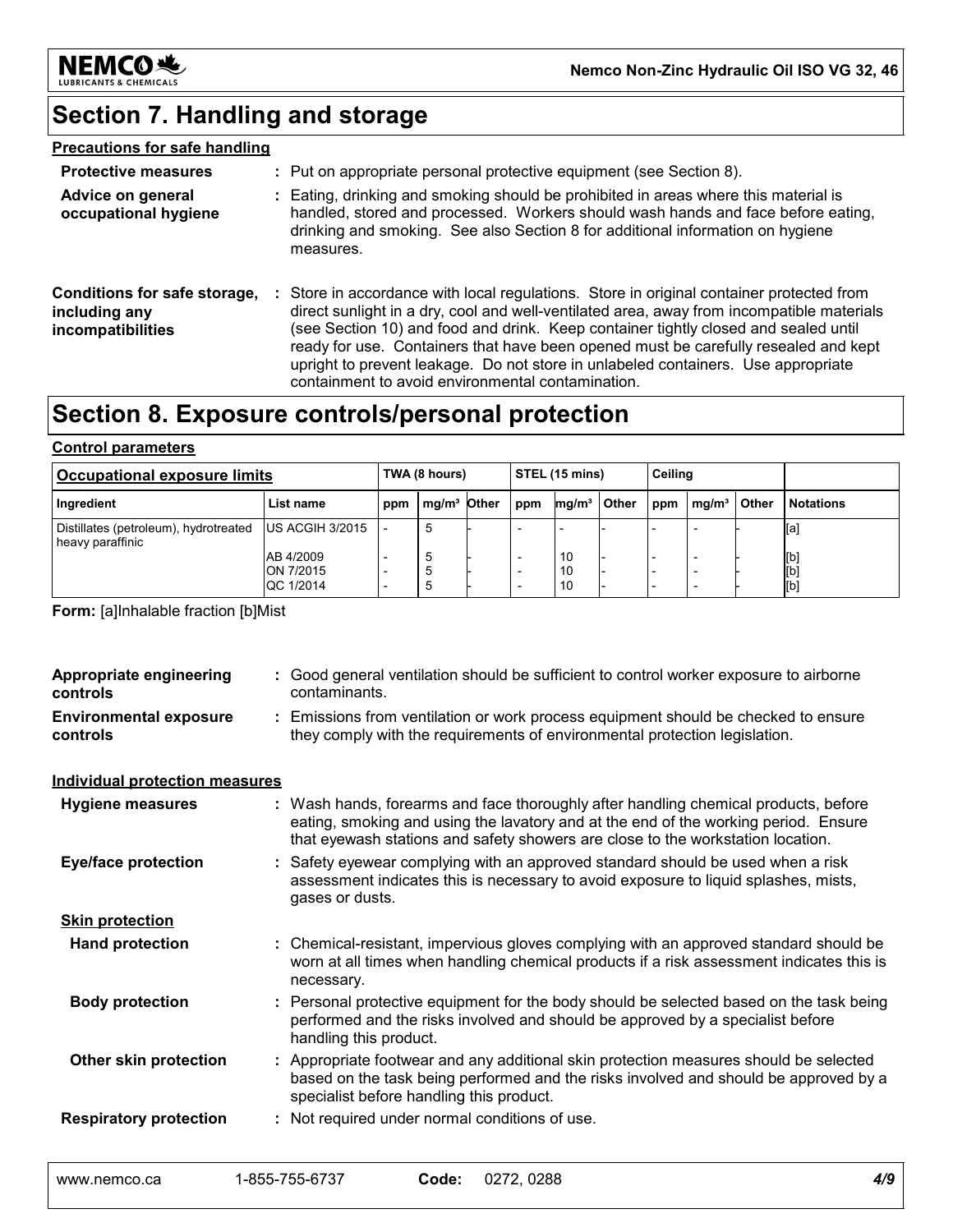

## **Section 9. Physical and chemical properties**

#### **Appearance**

| <b>Physical state</b>                             | : Liquid. [Viscous.]                                                       |
|---------------------------------------------------|----------------------------------------------------------------------------|
| Color                                             | : Amber.                                                                   |
| Odor                                              | : Mild hydrocarbon.                                                        |
| Odor threshold                                    | : Not available.                                                           |
| рH                                                | : Not available.                                                           |
| <b>Freezing point</b>                             | $: -45^{\circ}$ C                                                          |
| <b>Boiling point</b>                              | $:$ Not available.                                                         |
| <b>Flash point</b>                                | : Open cup: $>207^{\circ}$ C [Cleveland.]                                  |
| <b>Evaporation rate</b>                           | : Not available.                                                           |
| Flammability (solid, gas)                         | : Not available.                                                           |
| Lower and upper explosive<br>(flammable) limits   | $:$ Not available.                                                         |
| Vapor pressure                                    | : Not available.                                                           |
| Vapor density                                     | : Not available.                                                           |
| <b>Relative density</b>                           | $: 0.85$ to 0.91                                                           |
| Solubility in water                               | : Negligible in water.                                                     |
| <b>Partition coefficient: n-</b><br>octanol/water | $:$ Not available.                                                         |
| <b>Auto-ignition temperature</b>                  | : Not available.                                                           |
| <b>Decomposition temperature : Not available.</b> |                                                                            |
| <b>Viscosity</b>                                  | : Kinematic: 6.5, 8.6 cSt $(100^{\circ}C)$<br>Kinematic: 32, 47 cSt (40°C) |

## **Section 10. Stability and reactivity**

| <b>Reactivity</b>                            | : No specific test data related to reactivity available for this product or its ingredients.                         |
|----------------------------------------------|----------------------------------------------------------------------------------------------------------------------|
| <b>Chemical stability</b>                    | : Stable in normal ambient conditions. Reactive with oxidizing agents, acids, halogens<br>and halogenated compounds. |
| <b>Possibility of hazardous</b><br>reactions | : Under normal conditions of storage and use, hazardous reactions will not occur.                                    |
| <b>Conditions to avoid</b>                   | : Avoid heat, flames, sparks and other sources of ignition.                                                          |
| Incompatible materials                       | : Reactive or incompatible with the following materials: strong oxidizers and strong<br>reducing agents.             |
| <b>Hazardous decomposition</b><br>products   | : Under normal conditions of storage and use, hazardous decomposition products should<br>not be produced.            |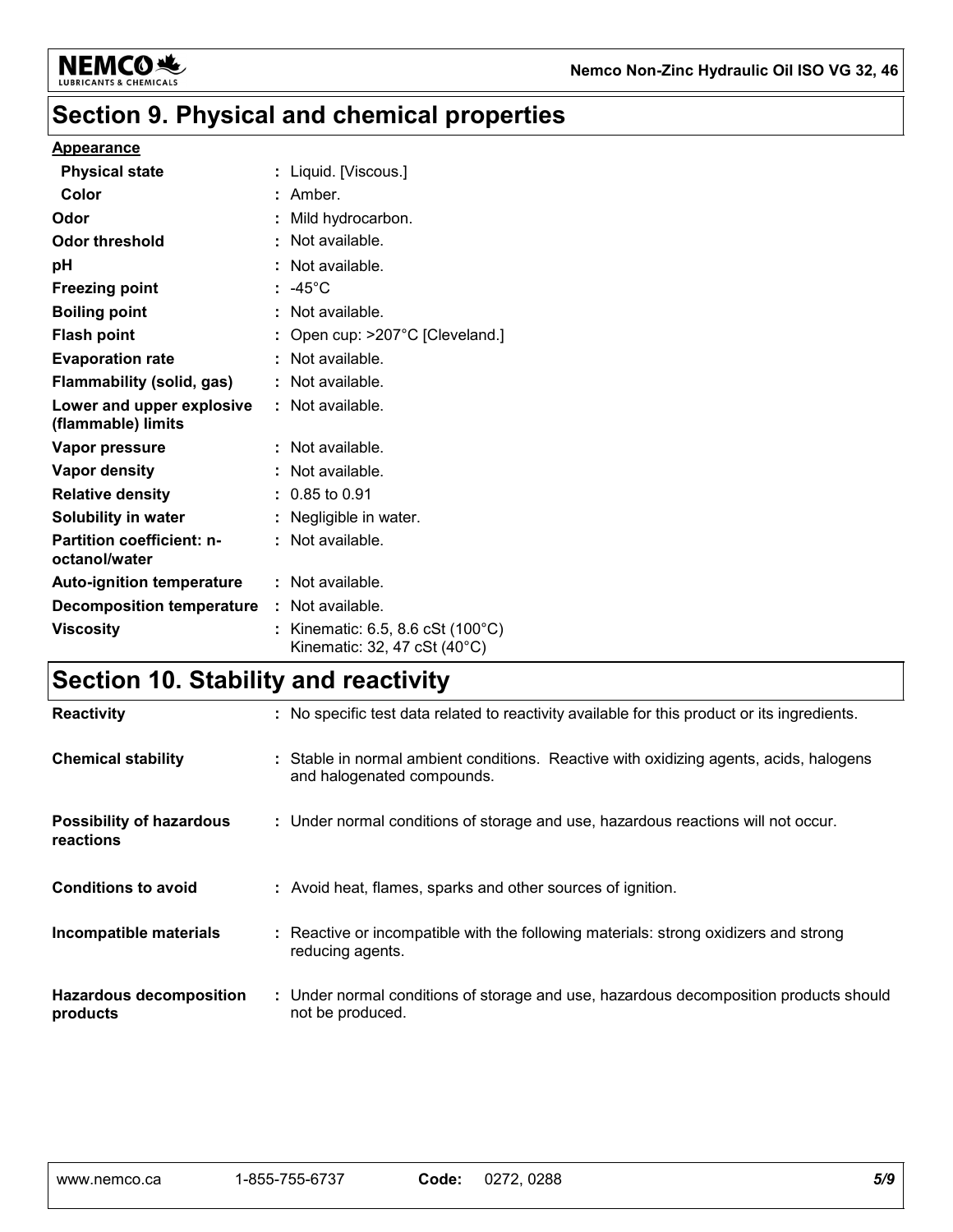

## **Section 11. Toxicological information**

#### **Information on toxicological effects**

#### **Acute toxicity**

| <b>Product/ingredient name</b> | Result                   | <b>Species</b> | <b>Dose</b>              | <b>Exposure</b> |
|--------------------------------|--------------------------|----------------|--------------------------|-----------------|
| 2,6-di-tert-Butylphenol        | ∟D50 Dermal<br>∟D50 Oral | Rabbit<br>Rat  | $>10$ g/kg<br>1320 mg/kg |                 |

#### **Irritation/Corrosion**

| <b>Product/ingredient name</b> | <b>Result</b>                   | <b>Species</b> | <b>Score</b> | <b>Exposure</b> | <b>Observation</b> |
|--------------------------------|---------------------------------|----------------|--------------|-----------------|--------------------|
| 2.6-di-tert-Butylphenol        | <b>Skin - Moderate irritant</b> | Rat            |              | $0.5$ mL        |                    |

#### **Sensitization**

There is no data available.

#### **Mutagenicity**

There is no data available.

#### **Carcinogenicity**

#### **Classification**

| <b>Product/ingredient name</b>                            | <b>OSHA IARC</b> | <b>NTP</b> | <b>ACGIH EPA</b> | <b>NIOSH</b> |
|-----------------------------------------------------------|------------------|------------|------------------|--------------|
| Distillates (petroleum), hydrotreated<br>heavy paraffinic |                  |            | $A^2$            |              |

#### **Reproductive toxicity**

There is no data available.

#### **Teratogenicity**

There is no data available.

#### **Specific target organ toxicity (single exposure)**

There is no data available.

#### **Specific target organ toxicity (repeated exposure)**

There is no data available.

#### **Aspiration hazard**

| <b>Name</b>                                            | <b>Result</b>                  |
|--------------------------------------------------------|--------------------------------|
| Distillates (petroleum), hydrotreated heavy paraffinic | ASPIRATION HAZARD - Category 1 |

| Information on the likely<br>routes of exposure | : Dermal contact. Eye contact. Inhalation. Ingestion.                        |
|-------------------------------------------------|------------------------------------------------------------------------------|
| <b>Potential acute health effects</b>           |                                                                              |
| Eye contact                                     | : No known significant effects or critical hazards.                          |
| <b>Inhalation</b>                               | : No known significant effects or critical hazards.                          |
| <b>Skin contact</b>                             | : No known significant effects or critical hazards.                          |
| Ingestion                                       | : No known significant effects or critical hazards.                          |
|                                                 | Symptoms related to the physical, chemical and toxicological characteristics |

| Eye contact         | : No known significant effects or critical hazards. |
|---------------------|-----------------------------------------------------|
| <b>Inhalation</b>   | : No known significant effects or critical hazards. |
| <b>Skin contact</b> | : No known significant effects or critical hazards. |
| Ingestion           | : No known significant effects or critical hazards. |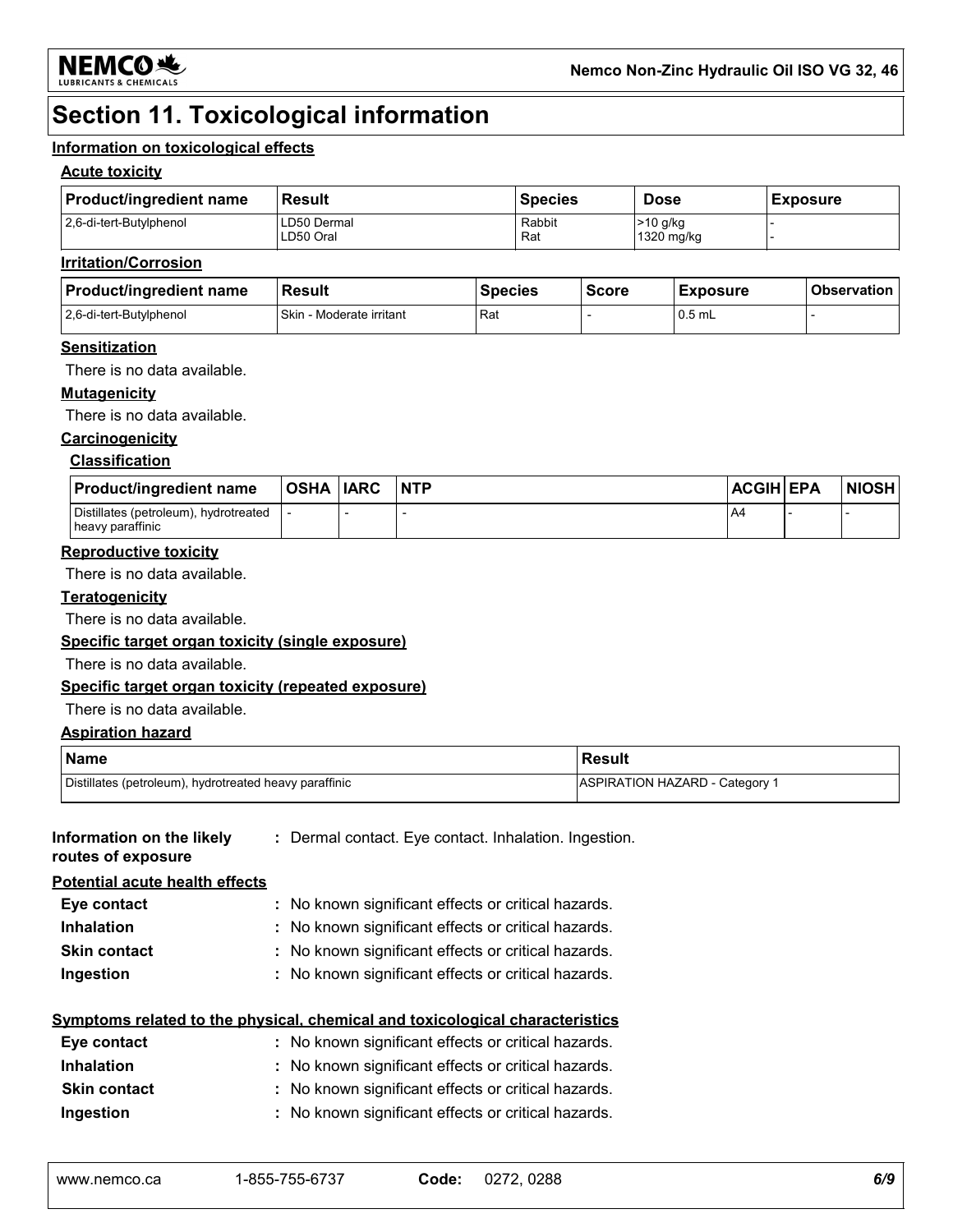

## **Section 11. Toxicological information**

#### **Delayed and immediate effects and also chronic effects from short and long term exposure**

| <b>Short term exposure</b>              |                                                     |
|-----------------------------------------|-----------------------------------------------------|
| <b>Potential immediate</b><br>effects   | : No known significant effects or critical hazards. |
| <b>Potential delayed effects</b>        | : No known significant effects or critical hazards. |
| Long term exposure                      |                                                     |
| <b>Potential immediate</b><br>effects   | : No known significant effects or critical hazards. |
| <b>Potential delayed effects</b>        | : No known significant effects or critical hazards. |
| <b>Potential chronic health effects</b> |                                                     |
| General                                 | : No known significant effects or critical hazards. |
| Carcinogenicity                         | : No known significant effects or critical hazards. |
| <b>Mutagenicity</b>                     | : No known significant effects or critical hazards. |
| <b>Teratogenicity</b>                   | : No known significant effects or critical hazards. |
| <b>Developmental effects</b>            | : No known significant effects or critical hazards. |
| <b>Fertility effects</b>                | : No known significant effects or critical hazards. |

#### **Numerical measures of toxicity**

**Acute toxicity estimates**

There is no data available.

## **Section 12. Ecological information**

#### **Toxicity**

There is no data available.

#### **Persistence and degradability**

There is no data available.

#### **Bioaccumulative potential**

| Product/ingredient name | $\mathsf{LogP}_\mathsf{ow}$ | <b>BCF</b> | Potential |
|-------------------------|-----------------------------|------------|-----------|
| 2,6-di-tert-Butylphenol | 4.5                         |            | high      |

**Mobility in soil**

**Soil/water partition coefficient (KOC)**

**:** There is no data available.

**Other adverse effects** : No known significant effects or critical hazards.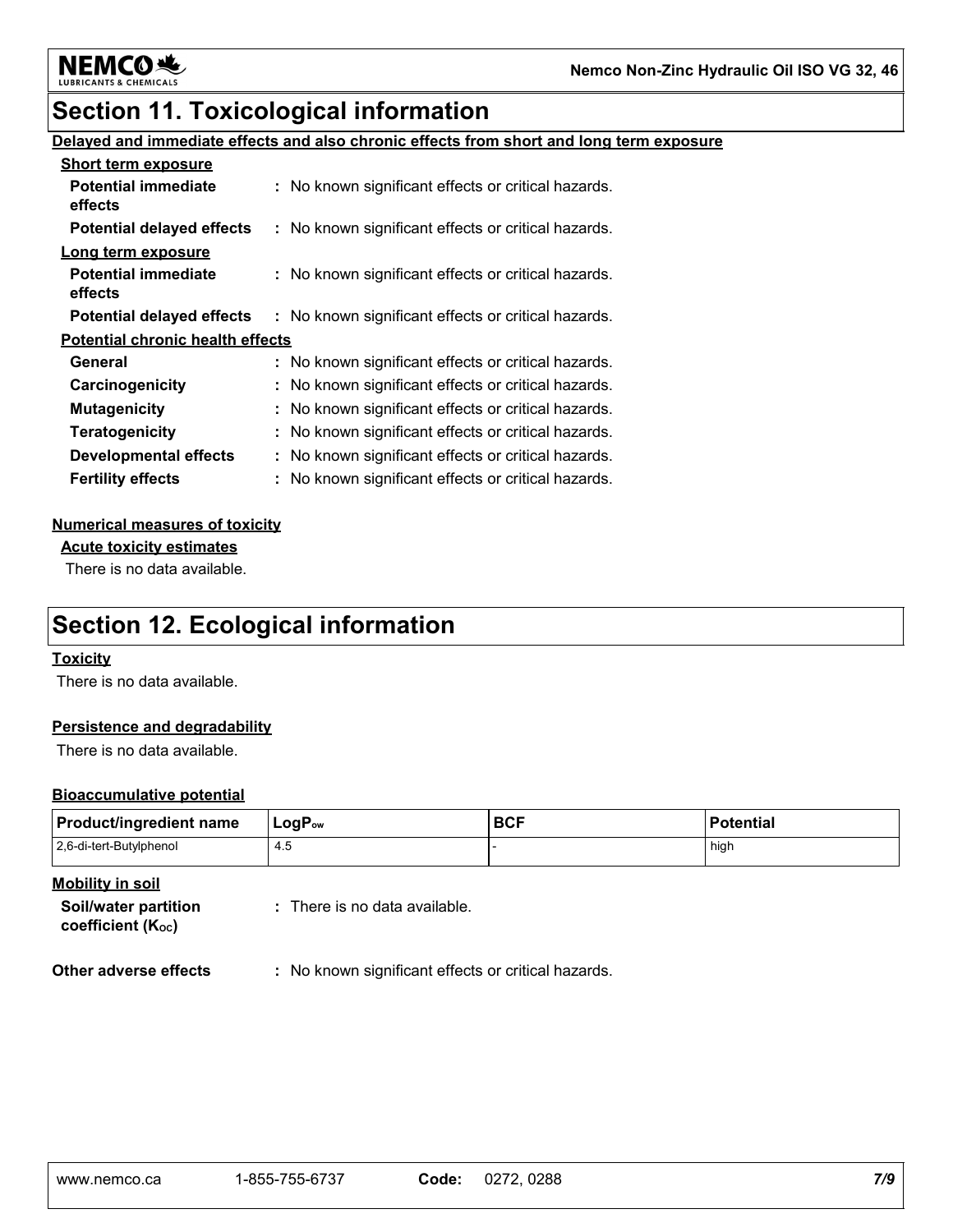

## **Section 13. Disposal considerations**

The generation of waste should be avoided or minimized wherever possible. Disposal of this product, solutions and any by-products should comply with the requirements of environmental protection and waste disposal legislation and any regional local authority requirements. Dispose of surplus and non-recyclable products via a licensed waste disposal contractor. Waste should not be disposed of untreated to the sewer unless fully compliant with the requirements of all authorities with jurisdiction. Waste packaging should be recycled. Incineration or landfill should only be considered when recycling is not feasible. This material and its container must be disposed of in a safe way. Empty containers or liners may retain some product residues. Avoid dispersal of spilled material and runoff and contact with soil, waterways, drains and sewers. **Disposal methods :**

### **Section 14. Transport information**

|                                      | <b>TDG</b>                   | <b>IMDG</b>              | <b>IATA</b>    |
|--------------------------------------|------------------------------|--------------------------|----------------|
| <b>UN number</b>                     | Not regulated.               | Not regulated.           | Not regulated. |
| <b>UN proper</b><br>shipping name    | ۰                            |                          |                |
| <b>Transport</b><br>hazard class(es) | $\overline{\phantom{a}}$     | -                        |                |
| <b>Packing group</b>                 | $\blacksquare$               | $\overline{\phantom{0}}$ |                |
| Environmental<br>hazards             | No.                          | No.                      | No.            |
| <b>Additional</b><br>information     | $\qquad \qquad \blacksquare$ |                          |                |

**AERG :** Not applicable.

**Special precautions for user Transport within user's premises:** always transport in closed containers that are **:** upright and secure. Ensure that persons transporting the product know what to do in the event of an accident or spillage.

**Transport in bulk according :** Not available. **to Annex II of MARPOL 73/78 and the IBC Code**

## **Section 15. Regulatory information**

| <b>Canadian lists</b>        |                   |                                      |     |  |
|------------------------------|-------------------|--------------------------------------|-----|--|
| <b>Canadian NPRI</b>         |                   | : None of the components are listed. |     |  |
| <b>CEPA Toxic substances</b> |                   | : None of the components are listed. |     |  |
| <b>Canada inventory</b>      |                   | : Not determined.                    |     |  |
| <b>International lists</b>   |                   |                                      |     |  |
| <b>National inventory</b>    |                   |                                      |     |  |
| <b>Australia</b>             | : Not determined. |                                      |     |  |
| China                        | : Not determined. |                                      |     |  |
| <b>Europe</b>                | : Not determined. |                                      |     |  |
| www.nemco.ca                 | 1-855-755-6737    | Code:<br>0272, 0288                  | 8/9 |  |